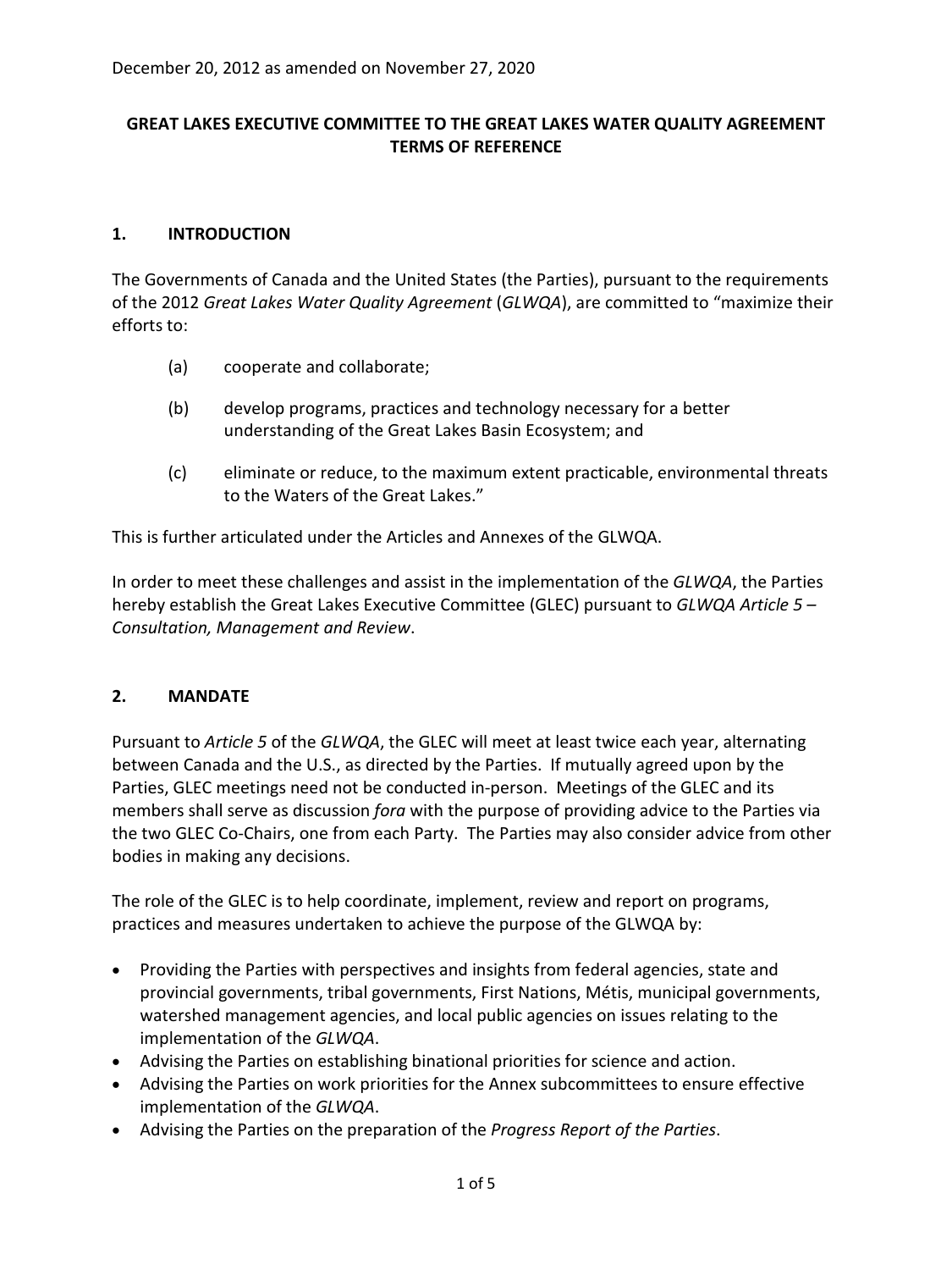- Recommending chemicals of mutual concern to the Parties.
- Providing a forum for the Parties and GLEC members to report on domestic and binational action and progress in the Great Lakes.
- Providing a forum for the Parties to notify each other of planned activities that could lead to a pollution incident or that could have a significant cumulative impact on the Great Lakes.
- Providing a forum for non-member participants to provide input and advice, as appropriate.

### **3. MEMBERSHIP**

The GLEC will be co-chaired by the Parties. Senior-level representatives from Canadian and U.S. entities that are responsible for decisions or actions that contribute to the implementation of the GLWQA and the achievement of its general and specific objectives will be invited to participate on the GLEC, including federal agencies, state and provincial governments, tribal governments, First Nations, Métis, municipal governments, watershed management agencies, and other local public agencies.

| <b>Canada Members</b>                    |                                               |           | <b>United States Members</b>             |  |
|------------------------------------------|-----------------------------------------------|-----------|------------------------------------------|--|
| <b>Federal Agencies and Departments:</b> |                                               |           | <b>Federal Agencies and Departments:</b> |  |
|                                          |                                               |           |                                          |  |
|                                          | Environment and Climate Change Canada         | $\bullet$ | Environmental Protection Agency - U.S.   |  |
|                                          | - Canadian GLEC Co-Chair                      |           | <b>GLEC Co-Chair</b>                     |  |
| ٠                                        | Agriculture and Agri-Food Canada              | $\bullet$ | Department of Agriculture                |  |
|                                          | <b>Canadian Environmental Assessment</b>      |           | Animal and Plant Health Inspection       |  |
|                                          | Agency                                        |           | Service                                  |  |
| $\bullet$                                | Canadian Nuclear Safety Commission            |           | <b>Forest Service</b>                    |  |
|                                          | <b>Fisheries and Oceans Canada</b>            |           | <b>Natural Resources Conservation</b>    |  |
| $\bullet$                                | <b>Global Affairs Canada</b>                  |           | Service                                  |  |
|                                          | <b>Health Canada</b>                          |           | Department of the Interior               |  |
|                                          | Infrastructure Canada                         |           | <b>Bureau of Indian Affairs</b>          |  |
| $\bullet$                                | <b>National Energy Board</b>                  |           | U.S. Fish & Wildlife Service             |  |
| $\bullet$                                | Natural Resources Canada                      |           | U.S. Geological Survey                   |  |
| $\bullet$                                | Parks Canada                                  |           | <b>U.S. National Park Service</b>        |  |
|                                          | <b>Public Services and Procurement Canada</b> | $\bullet$ | Council on Environmental Quality         |  |
|                                          | <b>Transport Canada</b>                       | $\bullet$ | Department of Commerce                   |  |
|                                          |                                               |           | National Oceanic & Atmospheric           |  |
|                                          |                                               |           | Administration                           |  |
|                                          |                                               | $\bullet$ | Department of Defense                    |  |
|                                          |                                               |           | U.S. Army Corps of Engineers             |  |
|                                          |                                               | $\bullet$ | Department of Health and Human           |  |
|                                          |                                               |           | Services                                 |  |
|                                          |                                               |           | Agency for Toxic Substances and          |  |
|                                          |                                               |           | Disease Registry                         |  |
|                                          |                                               |           | Department of Homeland Security          |  |
|                                          |                                               |           | U.S. Coast Guard                         |  |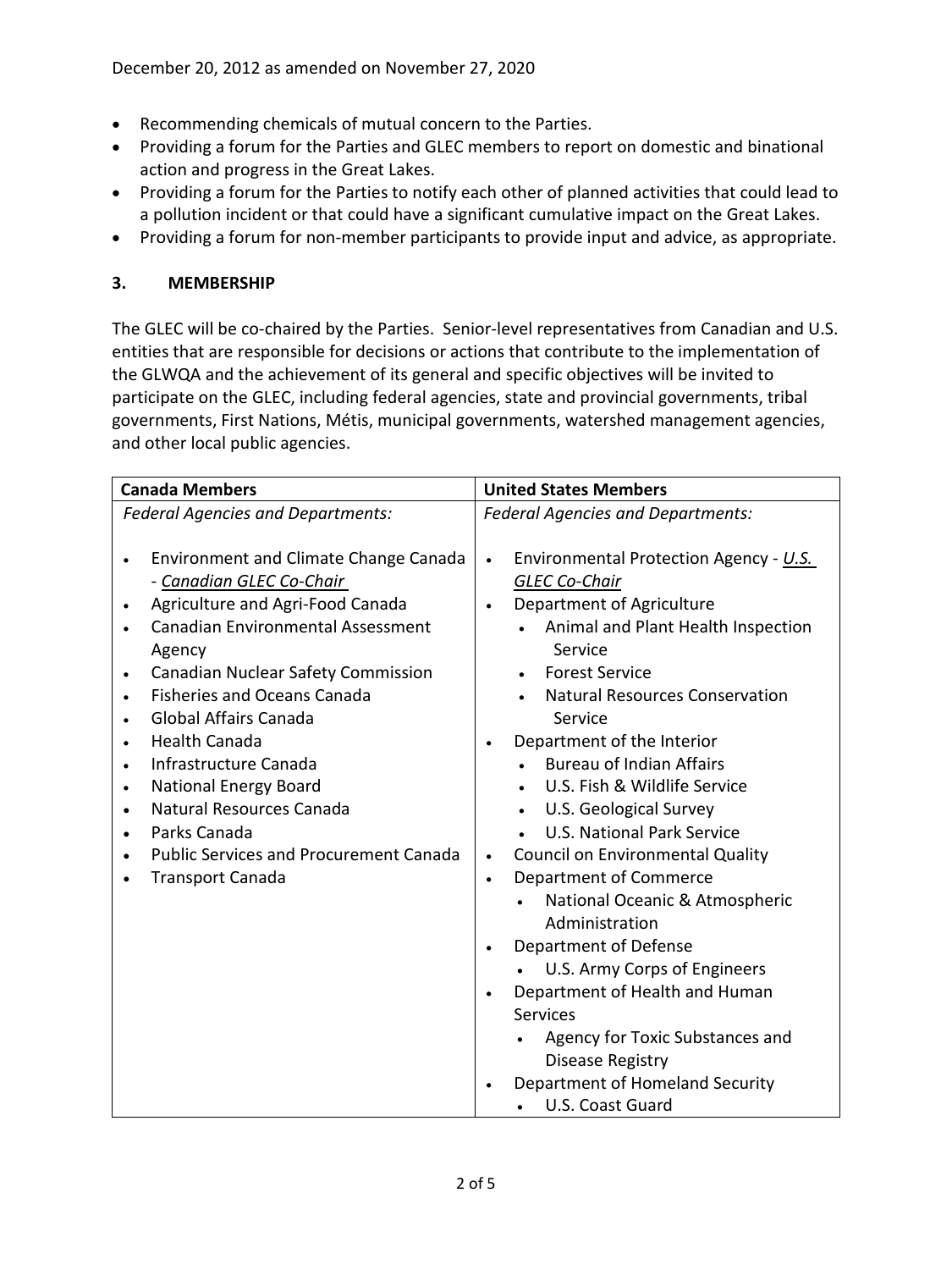|                                                                   | Department of Housing and Urban<br>$\bullet$<br>Development<br>Department of State<br>$\bullet$<br>Department of Transportation<br>$\bullet$<br>Federal Highway Administration<br><b>Maritime Administration</b> |  |  |
|-------------------------------------------------------------------|------------------------------------------------------------------------------------------------------------------------------------------------------------------------------------------------------------------|--|--|
| <b>Provincial Agencies</b>                                        | <b>States</b>                                                                                                                                                                                                    |  |  |
| Ontario Ministry of Agriculture, Food and<br><b>Rural Affairs</b> | Minnesota<br>Wisconsin<br>$\bullet$                                                                                                                                                                              |  |  |
| Ontario Ministry of the Environment and<br>$\bullet$              | <b>Illinois</b><br>$\bullet$                                                                                                                                                                                     |  |  |
| Climate Change                                                    | Indiana<br>$\bullet$                                                                                                                                                                                             |  |  |
| <b>Ontario Ministry of Natural Resources</b><br>$\bullet$         | Michigan<br>$\bullet$                                                                                                                                                                                            |  |  |
| and Forestry                                                      | Ohio<br>$\bullet$                                                                                                                                                                                                |  |  |
|                                                                   | Pennsylvania<br>$\bullet$<br><b>New York</b>                                                                                                                                                                     |  |  |
|                                                                   |                                                                                                                                                                                                                  |  |  |
| <b>First Nations</b>                                              | <b>Tribal Governments</b>                                                                                                                                                                                        |  |  |
|                                                                   |                                                                                                                                                                                                                  |  |  |
| Métis                                                             |                                                                                                                                                                                                                  |  |  |
| Canadian Municipalities and/or their                              | U.S. Municipalities and/or their                                                                                                                                                                                 |  |  |
| representatives                                                   | representatives                                                                                                                                                                                                  |  |  |
| Canadian watershed and other local public                         | U.S. watershed and other local public                                                                                                                                                                            |  |  |
| agencies and/or their representatives                             | agencies and/or their representatives                                                                                                                                                                            |  |  |

#### **4. SECRETARIAT SUPPORT**

A Secretariat, composed of the Manager of the Canadian Great Lakes National Program Office, Environment and Climate Change Canada and the Director (or delegate) of the Great Lakes National Program Office, U.S. EPA, with the assistance of their respective staffs, shall support the GLEC Co-Chairs and have the following responsibilities:

- Preparations for GLEC meetings, including the development of:
	- an agenda, to be approved by the GLEC Co-Chairs, with input from members and Annex subcommittee co-leads;
	- briefing packages; and
	- meeting notices and summaries.
- Recording GLEC meeting results/minutes.
- Consolidating strategic input and advice provided during GLEC discussions.
- Tracking Annex subcommittee workplan activities.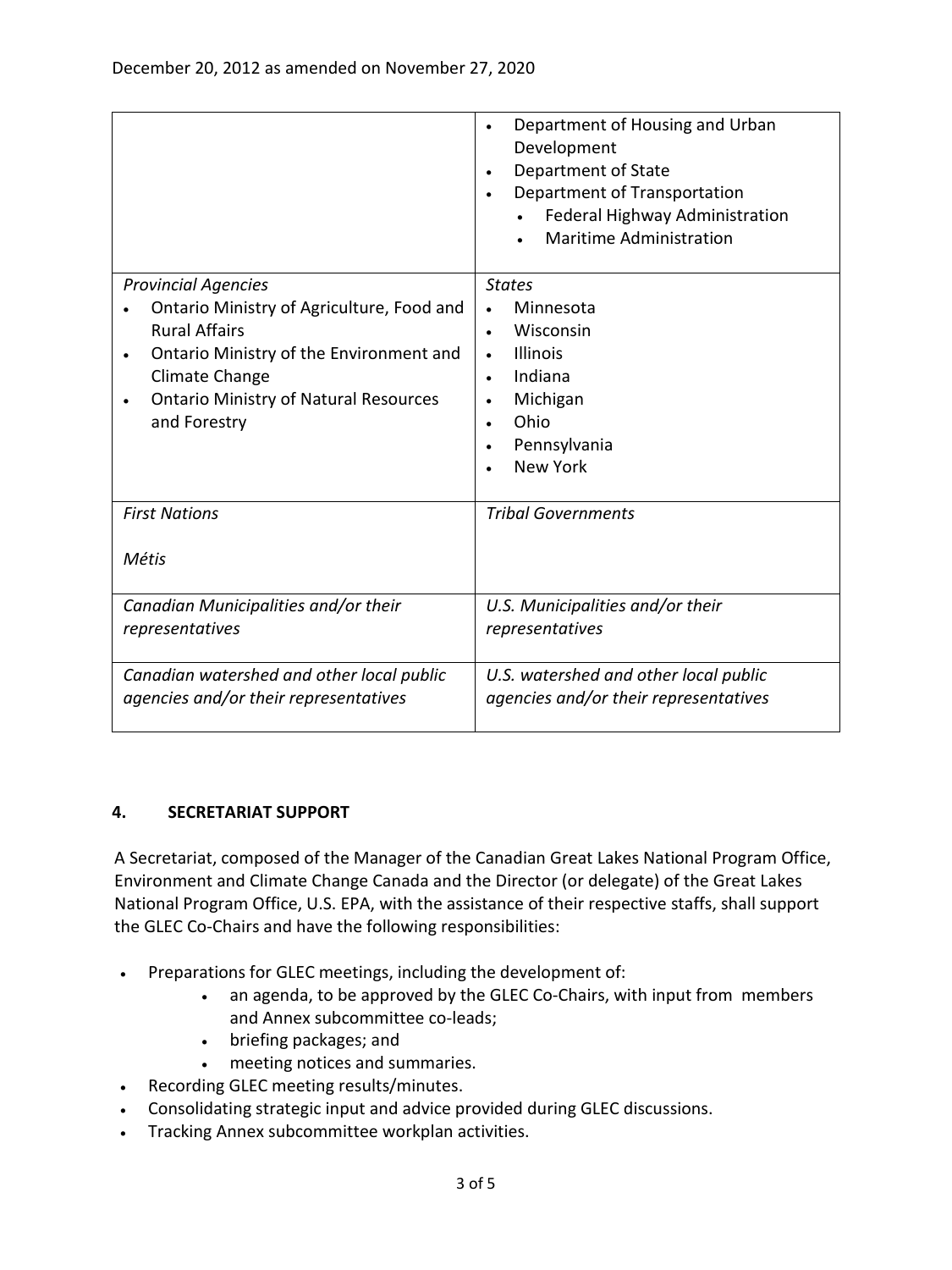- Managing GLEC agendas and tasks within the context of the Triennial Management Cycle and other strategic directions as provided by GLEC Co-Chairs.
- Overseeing and tracking progress and activities pursuant to the *GLWQA* Articles.
- Any other activities as determined by the GLEC Co-chairs necessary for binational coordination during the implementation of the *GLWQA*.

# **5. PROVINCE OF QUEBEC, COMMISSIONS AND OTHER OBSERVERS**

The Province of Quebec and the following Commissions shall be represented at GLEC meetings:

- Great Lakes Commission
- Great Lakes Fishery Commission
- International Joint Commission

Non-governmental organizations interested in attending GLEC meetings may request observer status. Non-governmental organizations that have been recognized as Observers and that shall be represented at GLEC meetings are listed in Appendix A, which will be updated on an asneeded basis.

#### **6. GLEC MEETINGS**

GLEC meetings shall be open to the public.